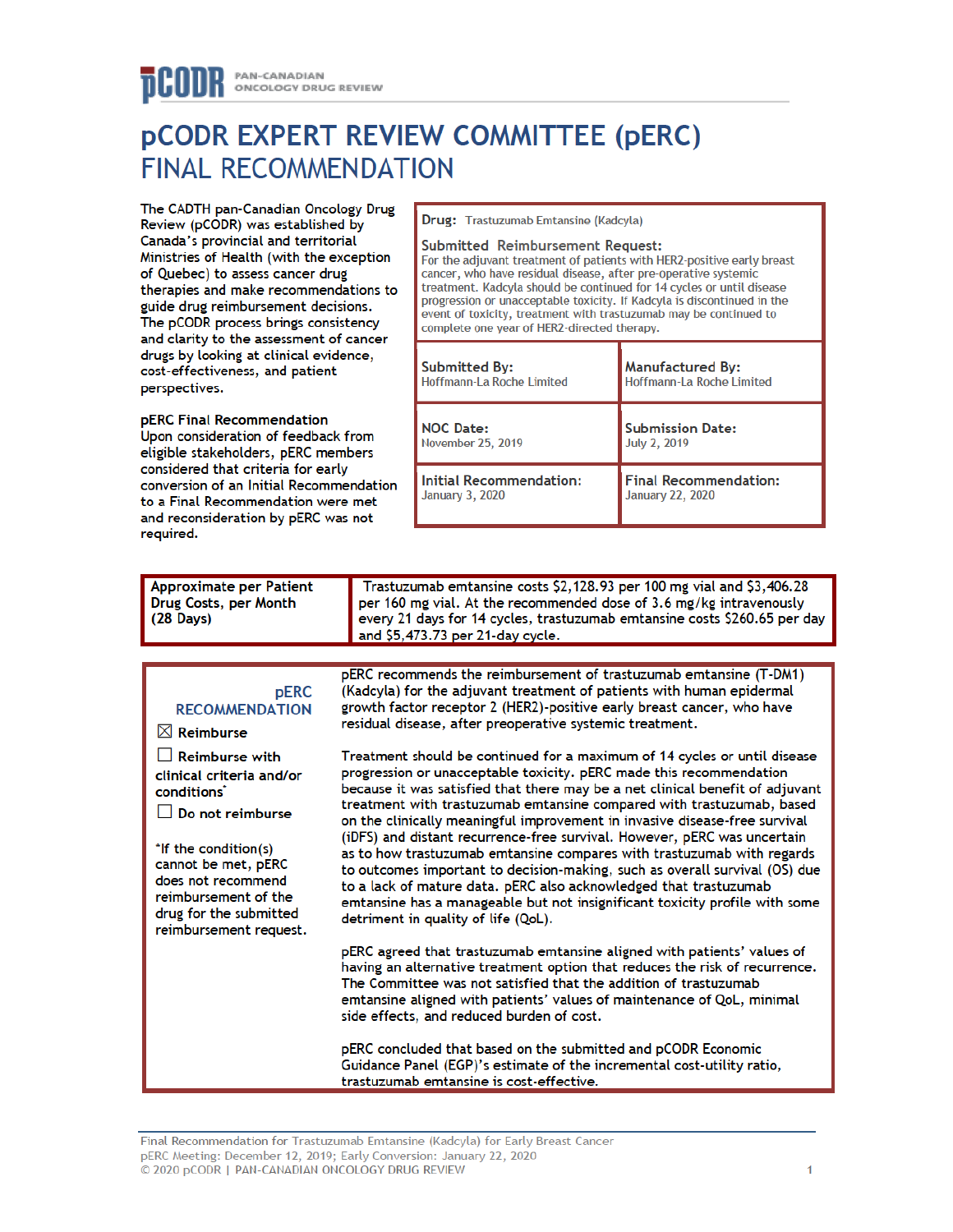

| <b>POTENTIAL NEXT</b><br><b>STEPS FOR</b><br><b>STAKEHOLDERS</b> | Time-Limited Need for Patients Currently Receiving Adjuvant<br>Trastuzumab<br>There is a lack of clarity as to whether or not patients currently on<br>trastuzumab should be switched to T-DM1 in this setting. pERC noted that<br>collaboration among provinces would be of value to develop a common<br>approach to the appropriate time frame for switching and for the<br>appropriate number of treatment cycles for patients who may switch from<br>trastuzumab to T-DM1. |
|------------------------------------------------------------------|--------------------------------------------------------------------------------------------------------------------------------------------------------------------------------------------------------------------------------------------------------------------------------------------------------------------------------------------------------------------------------------------------------------------------------------------------------------------------------|
|                                                                  | Please note: Provincial Advisory Group (PAG) questions are addressed in<br>detail in the Summary of pERC Deliberations and in a summary table in<br>Appendix 1.                                                                                                                                                                                                                                                                                                                |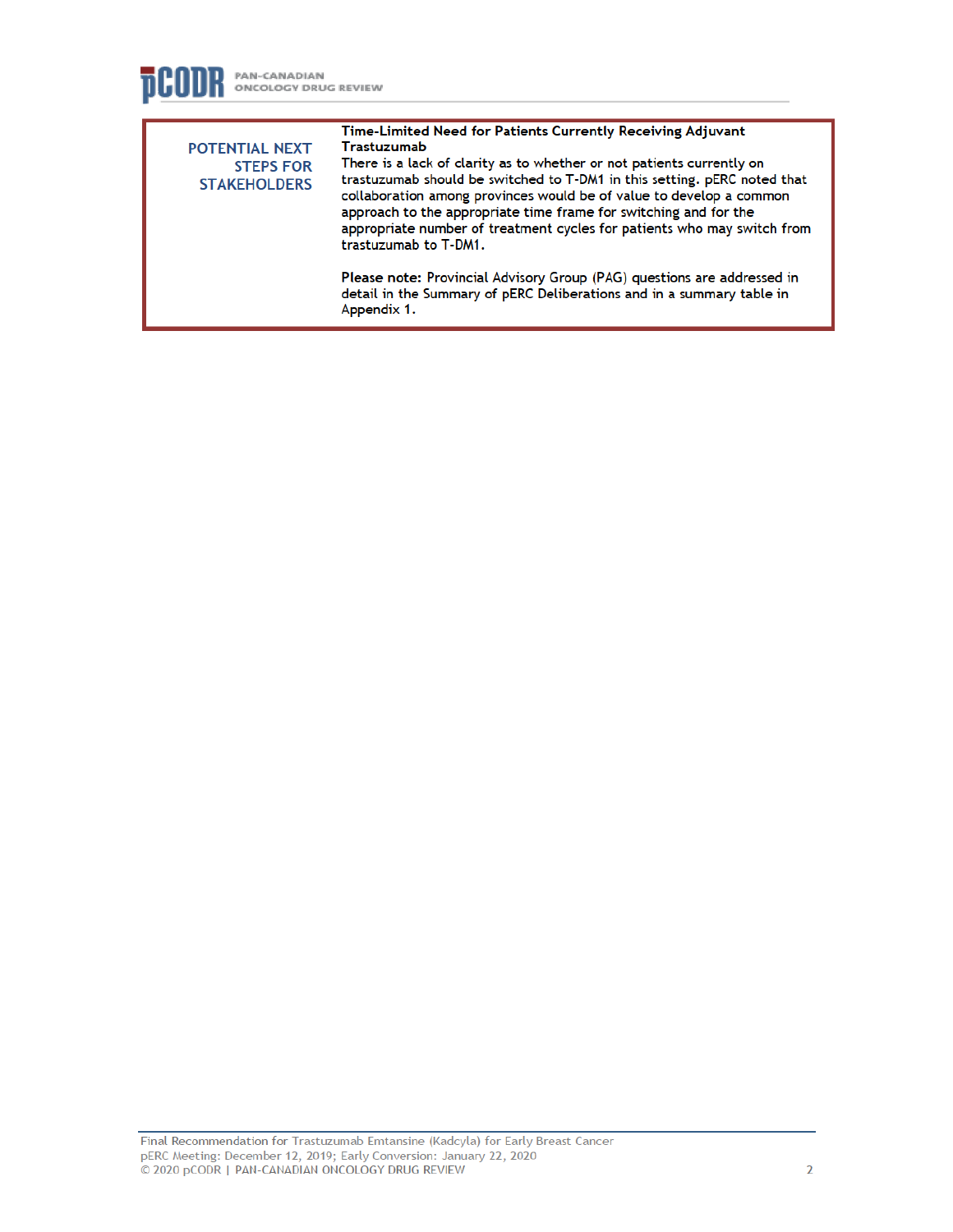## **SUMMARY OF PERC DELIBERATIONS**

Approximately 27, 200 new cases of breast cancer will be diagnosed in 2019 in Canada, with about one in eight women being diagnosed in their lifetime. Of these breast cancers, 15% to 30% overexpress HER2, which has historically been associated with a more aggressive disease course and earlier metastatic potential, particularly to the central nervous system. Patients with HER2-positive disease who achieve pathologic complete response (pCR) after neoadjuvant treatment have a better OS compared with those who do not achieve such response. However, a significant proportion of women with HER2-positive breast cancer do not achieve pCR and are at a relatively high risk of recurrence and death. The current standard of care for HER2-positive early breast cancer is 12 months of adjuvant trastuzumab in combination with anthracycline and/or taxanebased chemotherapy. While trastuzumab is generally well tolerated, it is associated with cardiac toxicity, such as cardiomyopathy: decreased ejection fraction: and in severe



cases, symptoms of congestive heart failure. In addition, there is a need for treatments with greater efficacy for patients with HER2-positive early breast cancer. pERC therefore agreed that more effective and tolerable therapies leading to a decrease in cancer recurrence and improvement in cure are needed in this patient population.

pERC deliberated on the results of one open-label, randomized, phase III trial (KATHERINE), which assessed the efficacy and safety of T-DM1 (Kadcyla). The trial compared T-DM1 with trastuzumab for the adjuvant treatment of patients with HER2-positive early breast cancer who had residual disease after preoperative systemic treatment. After a median follow-up of forty-one months, TDM-1 compared with trastuzumab demonstrated a statistically significant improvement in the primary end point of iDFS. Key secondary end points of Standardized Definitions for Efficacy End Points (STEEP)-defined iDFS and distant recurrence-free survival were also significant. pERC agreed that these improvements were clinically meaningful but noted that OS is the most clinically meaningful end point in this setting. Although OS was a secondary end point, there was no significant difference in the five-year survival rates between treatment groups with median OS not reached in either group. pERC agreed that it would be important to determine the impact of T-DM1 on patients' long-term survival once mature OS results are available. pERC also deliberated on the safety profile of T-DM1 and acknowledged that, overall, patients treated with T-DM1 experienced greater toxicity compared with patients treated with trastuzumab. pERC acknowledged that the addition of emtansine to trastuzumab would be expected to increase toxicities. Of note, pERC highlighted the occurrence of peripheral sensory neuropathy only in patients treated with T-DM1 but acknowledged that peripheral sensory neuropathy was mostly reversible. pERC also noted a protocol deviation in the KATHERINE trial in which investigators did not withhold or reduce the dose of T-DM1 for toxicity as pre-specified in the study protocol. Despite this, patients in the T-DM1 treatment group still had higher rates of dose reduction, interruption, and discontinuation due to adverse events (AE) compared with trastuzumab. pERC therefore agreed that this protocol deviation may have led to an underestimation of the toxicity impact of T-DM1, given there will likely be greater discontinuation with T-DM1 in clinical practice. However, pERC acknowledged there is a potential for some overestimation of the toxicity with T-DM1 given dose reductions/interruptions were not followed per protocol. Overall, with respect to toxicity, pERC concluded that although the toxicity of T-DM1 was not insignificant, clinicians would be familiar with managing these toxicities in the metastatic breast cancer setting. pERC further deliberated on QoL outcomes and noted that a higher proportion of patients on T-DM1 experienced a meaningful deterioration of QoL compared with trastuzumab. pERC also considered the generalizability of the KATHERINE trial results and agreed that male patients with breast cancer were included in the trial; therefore, the overall trial results would be generalizable to this population of patients. pERC, however, did not support the generalizability of the trial evidence to patients with node-negative breast cancers less than 1 cm (T1a/bN0) tumours as further evidence would be required to determine efficacy in this population. Overall, pERC concluded that there may be a net clinical benefit with T-DM1 compared with trastuzumab, based on the clinically meaningful improvement in iDFS and distant recurrence-free survival. However, pERC was uncertain as to how T-DM1 compares with trastuzumab with regards to OS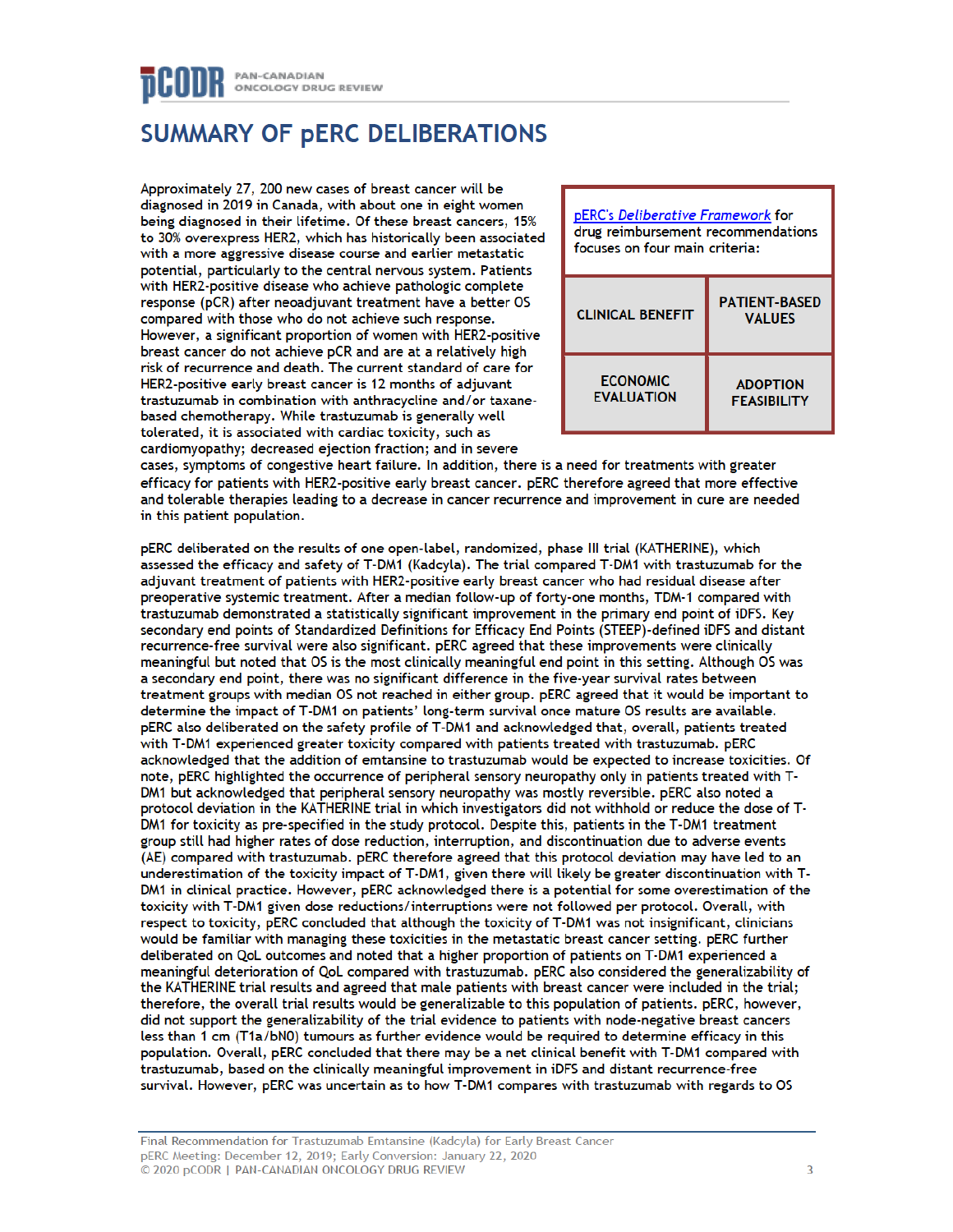

due to a lack of mature OS data. pERC also acknowledged that T-DM1 has a manageable but not insignificant toxicity profile and there was some detriment in QoL.

During deliberations, pERC considered patient group input that indicated patients with breast cancer value having access to effective treatment options that control the disease, reduce the risk of recurrence, have tolerable side effects, and reduce the financial burden to patients. Based on the improvement in iDFS and distant recurrence-free survival, pERC agreed that T-DM1 aligned with patient values of achieving disease control and reducing the risk of recurrence. However, the Committee was not satisfied that the addition of T-DM1 aligned with patients' values of maintaining QoL and offering minimal side effects.

pERC deliberated on the cost-effectiveness of T-DM1 compared with trastuzumab and concluded that based on the submitted economic model, T-DM1 is cost-effective or dominant. pERC noted that both the submitted and EGP best estimate of the incremental cost-effectiveness ratio (ICER) were scenarios where T-DM1 is more effective and less costly than trastuzumab which represent a dominant scenario. pERC discussed that the EGP explored the impact of a number of scenarios on cost-effectiveness estimates and noted that the ICER was robust, and remained dominant, to most changes, including changes that drastically reduced the long-term projections for OS. Based on discussions with the Clinical Guidance Panel (CGP), the EGP's best estimate included changes to the duration of treatment; institutional costs for diagnostic testing, which were not included in the submitted base case; and exploration of a number of different time horizons. Almost all these changes resulted in dominant scenarios with T-DM1, except for scenarios using a five- and 10-year time horizon. pERC agreed with the EGP that the 40-year time horizon is appropriate for this patient population. Overall, pERC agreed that based on the submitted and EGP's ICER estimates, T-DM1 is cost-effective or dominates trastuzumab.

pERC discussed the factors that could impact the feasibility of implementing a positive reimbursement recommendation for T-DM1 and noted that the eligibility for treatment with T-DM1 should align with the KATHERINE trial criteria. pERC noted that there is a lack of clarity as to whether or not patients currently on trastuzumab should be switched to T-DM1 in this setting. pERC noted that collaboration among provinces would be of value to develop a common approach to the appropriate time frame for switching and for the appropriate number of treatment cycles for patients who may switch from trastuzumab to T-DM1. pERC agreed with the registered clinician input that if a patient who received T-DM1 and had a recurrence during treatment or shortly thereafter (within six months), it would not be beneficial to retreat these patients with T-DM1. Furthermore, T-DM1 could be used in the metastatic setting after patients have received standard first-line metastatic treatment with a HER2-directed therapy (e.g., trastuzumab and pertuzumab). pERC also noted the CGP's agreement that re-treatment may be beneficial in patients with a longer time to recurrence after adjuvant T-DM1 therapy. pERC noted that the budget impact of T-DM1 was low, based on both the submitted and EGP's reanalysis. pERC agreed that it is likely that the budget impact of T-DM1 is offset by long-term cost savings among patients who do not experience relapse and therefore, do not require further treatments in the metastatic setting. pERC further noted that a number of scenarios were explored by the EGP in the budget impact analysis (BIA), including greater market uptake, inclusion of wastage, exclusion of trastuzumab biosimilar, and exclusion of the prevalent population. None of these scenarios had a big impact on the BIA. Lastly, pERC acknowledged that there would be additional costs to monitoring patients with the added toxicity of T-DM<sub>1</sub>.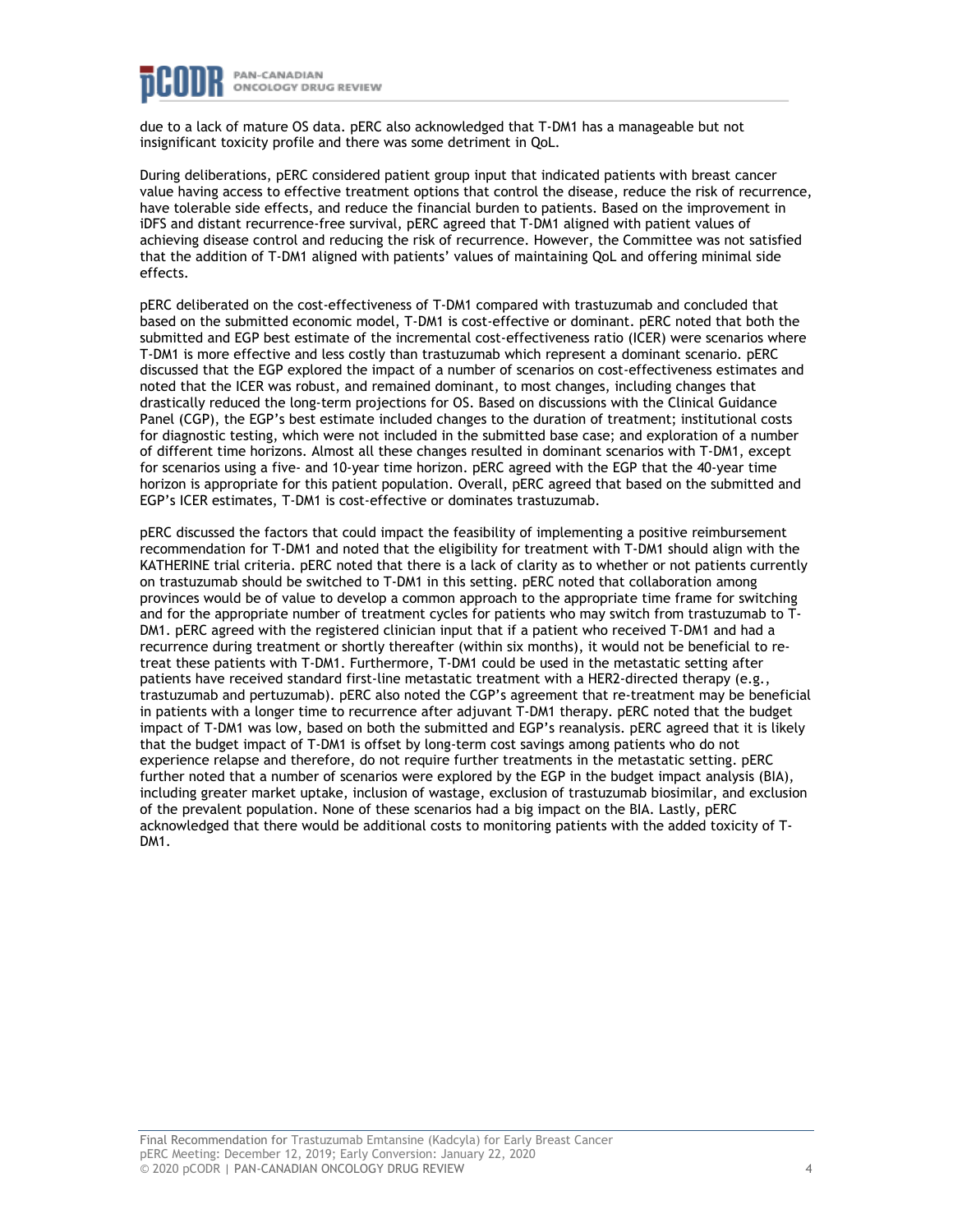## **EVIDENCE IN BRIEF**

The CADTH pan-Canadian Oncology Drug Review (pCODR) Expert Review Committee (pERC) deliberated upon:

- a pCODR systematic review
- other literature in the Clinical Guidance Report that provided clinical context
- an evaluation of the sponsor's economic model and budget impact analysis
- guidance from the pCODR clinical and economic review panels
- input from two patient advocacy groups: Rethink Breast Cancer and the Canadian Breast Cancer Network
- input from registered clinicians
- input from pCODR's Provincial Advisory Group (PAG).

Feedback on the pERC Initial Recommendation was also provided by:

- One clinician group, [Cancer Care Ontario Breast DAC]
- The PAG
- The sponsor [Hoffmann-La Roche Limited]

The pERC Initial Recommendation was to recommend reimbursement of trastuzumab emtansine (T-DM1) (Kadcyla) for the adjuvant treatment of patients with human epidermal growth factor receptor 2 (HER2) positive early breast cancer, who have residual disease, after preoperative systemic treatment. Feedback on the pERC Initial Recommendation indicated that the sponsor, PAG, and registered clinician group agreed with the Initial Recommendation.

The pERC Chair and pERC members reviewed the feedback and it was determined that the pERC Initial recommendation was eligible for early conversion to a pERC Final Recommendation without reconsideration by pERC because there was unanimous consensus from stakeholders on the recommended clinical population outlined in the pERC Initial Recommendation.

## OVERALL CLINICAL BENEFIT

### **pCODR Review Scope**

The purpose of this review is to evaluate the safety and efficacy of T-DM1 (Kadcyla) for the treatment of patients with HER2-positive early breast cancer who have residual invasive disease following neoadjuvant taxane and trastuzumab-based treatment.

#### **Studies Included: One phase III, international, multi-centre, open-label, randomized controlled trial**

The pCODR systematic review included one international, multi-centre, open-label, phase III randomized control trial (KATHERINE), which compared T-DM1 with trastuzumab for the adjuvant treatment of patients with HER2-positive early breast cancer who have residual disease after preoperative systematic treatment. Eligible patients were randomized in a 1:1 ratio receiving either T-DM1 at a dose of 3.6 mg/kg of body weight or trastuzumab at a dose of 6 mg/kg intravenously every three weeks for 14 cycles. Patients received a loading dose of 8 mg of trastuzumab if more than six weeks had elapsed since the preceding dose of trastuzumab. Patients who discontinued T-DM1 early due to toxicity could complete the 14 cycles of trastuzumab at the discretion of the investigator.

### **Patient populations: Median age of 49 years, prior neoadjuvant HER2-directed therapy with trastuzumab and pertuzumab**

The KATHERINE trial (n = 1,486) included patients with histologically confirmed HER2-positive, nonmetastatic, invasive primary breast cancer at presentation. Of the 743 patients randomized to each trial group, 740 patients received T-DM1 and 720 patients received trastuzumab. Almost all patients were female except for two male patients in the T-DM1 group and three male patients in the trastuzumab group. The median age in both treatment groups was 49 years. Most patients in both treatment groups had neoadjuvant HER2-directed therapy with trastuzumab alone (n = 1,196; 80.5%), and a similar proportion of patients in both groups had trastuzumab plus pertuzumab (overall, n = 272; 18.3%).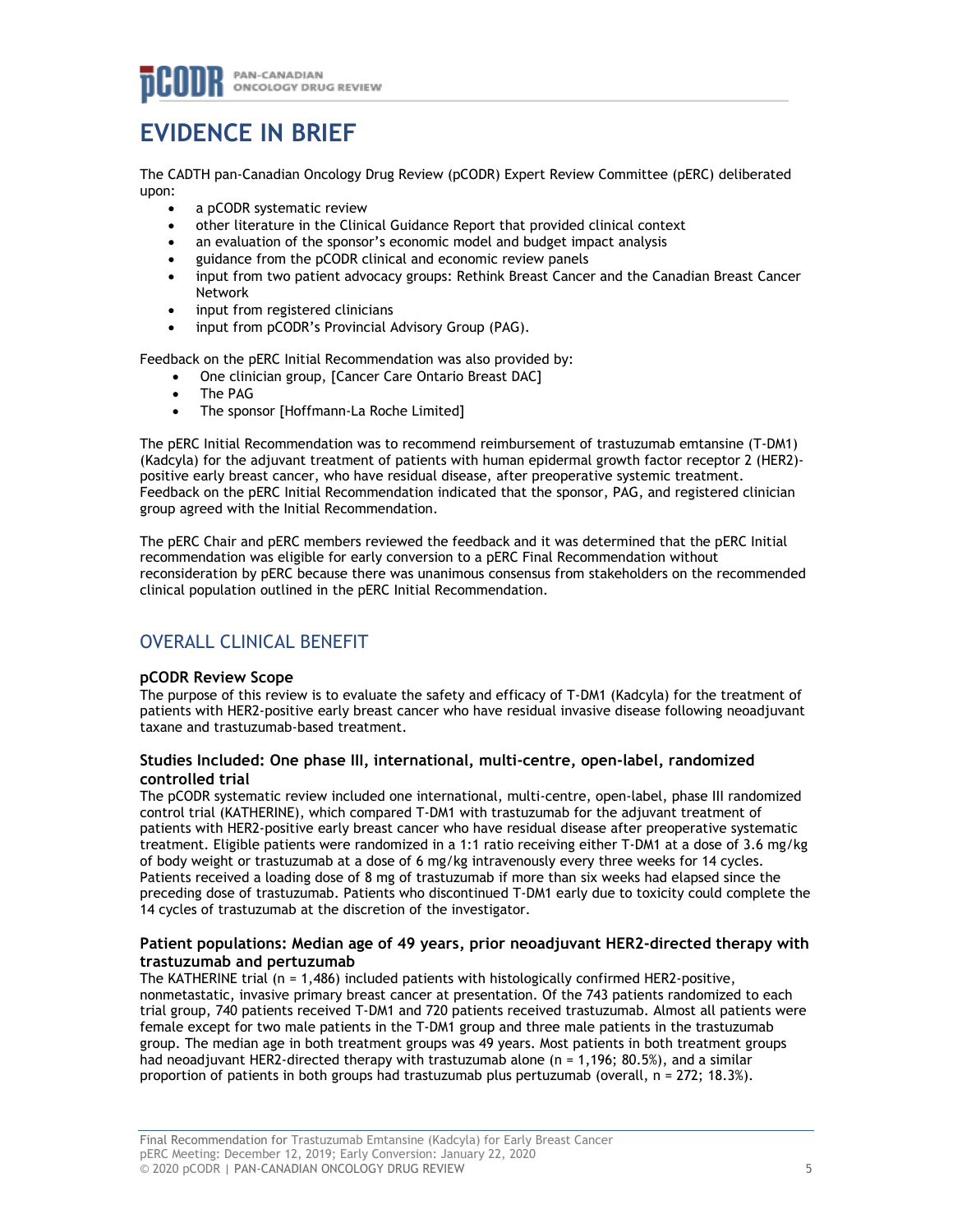

#### **Key efficacy results: Clinically meaningful improvement in iDFS**

The key efficacy outcome deliberated on by pERC included iDFS, which was the primary end point, STEEP definition of iDFS, disease-free survival, OS, distant recurrence-free survival, QoL, and safety. Results were based on an interim analysis of the KATHERINE trial.

The primary end point of the study was met at the pre-specified interim analysis for iDFS. The three-year event-free rate for iDFS was 88.3% in the T-DM1 group compared with 77.0% in the trastuzumab group. There was a 50% reduction in the risk of an iDFS event with the T-DM1 treatment group compared with the trastuzumab group (unstratified hazard ratio [HR]: 0.50; 95% confidence interval [CI], 0.39 to 0.64; *P* < 0.001). The KATHERINE trial also assessed iDFS according to STEEP criteria, which included patients with second primary non-breast cancer as an invasive-disease event; there was a 49% reduction (unstratified HR: 0.51; 95% CI, 0.40 to 0.66) in the risk of iDFS events with the STEEP definition in the T-DM1 group compared with trastuzumab group.

The estimated three-year event rate for DFS was 87.4% in the T-DM1 group and 76.9% in the trastuzumab group, with a 47% reduction in the risk of a DFS event in the T-DM1 group compared with the trastuzumab group (HR: 0.53; 95% CI, 0.41 to 0.68). A total of 42 (5.7%) deaths occurred in the T-DM1 treatment group compared with 56 (7.5%) deaths in the trastuzumab group. There was no statistically significant difference in OS between treatment arms. However, data are immature at the interim analysis for OS.

Distant recurrence events occurred in 78 (10.5%) patients in the T-DM1 treatment group compared with 121 (16.3%) patients in the trastuzumab group, with a three-year event rate estimated at 89.7% and 83.0% in the T-DM1 and trastuzumab groups, respectively. There was a 40% reduction in distant recurrence events with T-DM1 compared with trastuzumab (HR: 0.60; 95% CI, 0.45 to 0.79).

#### **Patient-reported outcomes: Slight detriment to QoL with T-DM1**

QoL data were collected in the KATHERINE trial using the European Organisation for Research and Treatment of Cancer Quality of life Questionnaire Core 30 (EORTC QLQ-C30) and Quality of Life Breast Cancer-Specific (QLQ-BR23) questionnaires. Mean changes from baseline were similar for global health status for both treatment groups. A higher proportion of patients in the T-DM1 treatment group compared with the trastuzumab group reported a clinically meaningful deterioration in role function, appetite loss, constipation, fatigue, nausea/vomiting, and systemic therapy side effects.

### **Limitations: Non-validated outcome of iDFS, protocol deviations, subsequent therapies not reflective of clinical practice**

iDFS, the primary outcome of the KATHERINE trial, is not validated in the literature, making the strength of association between iDFS and OS unknown. The pCODR methods team noted that due to the varying definitions of iDFS and DFS in the literature, cross-trial comparisons are challenging and provide challenges for analysis and interpretation. The KATHERINE trial was also open label, introducing reporting and performance bias among patients and investigators, as treatment assignments were not blinded.

There was a higher proportion of protocol deviations in the T-DM1 group related to dose alterations (not holding or reducing doses as per protocol) in the T-DM1 group by investigators; an analysis was conducted to assess for deviation bias, which excluded patients who did not prescribe to the per-protocol dose, which revealed a minimal impact of deviation bias on efficacy outcomes. Patients in the T-DM1 group had a higher proportion of dose reductions, interruptions, and discontinuations due to an AE, which may be indicative of greater toxicities in the T-DM1 group overall. The toxicity of T-DM1 may have been underestimated due to the greater number of protocol deviations related to not holding or reducing doses for toxicities that occurred in the T-DM1 group.

Double the number of patients in the trastuzumab group compared with the T-DM1 group received followup anticancer therapies. Discussions with the CGP revealed that subsequent therapies in the trastuzumab group were not reflective of clinical practice; for example, there was limited use of T-DM1, which is an established subsequent therapy following trastuzumab in the recurrent setting.

#### **Safety: Greater overall AEs associated with T-DM1**

Any-grade AEs occurred at greater frequency in the T-DM1 group compared with the trastuzumab group (98.5% versus 93.3%, respectively). Similarly, AEs ≥ grade 3, serious AEs, treatment-related AEs, and withdrawals due to an AE occurred at a greater frequency in the T-DM1 group than in the trastuzumab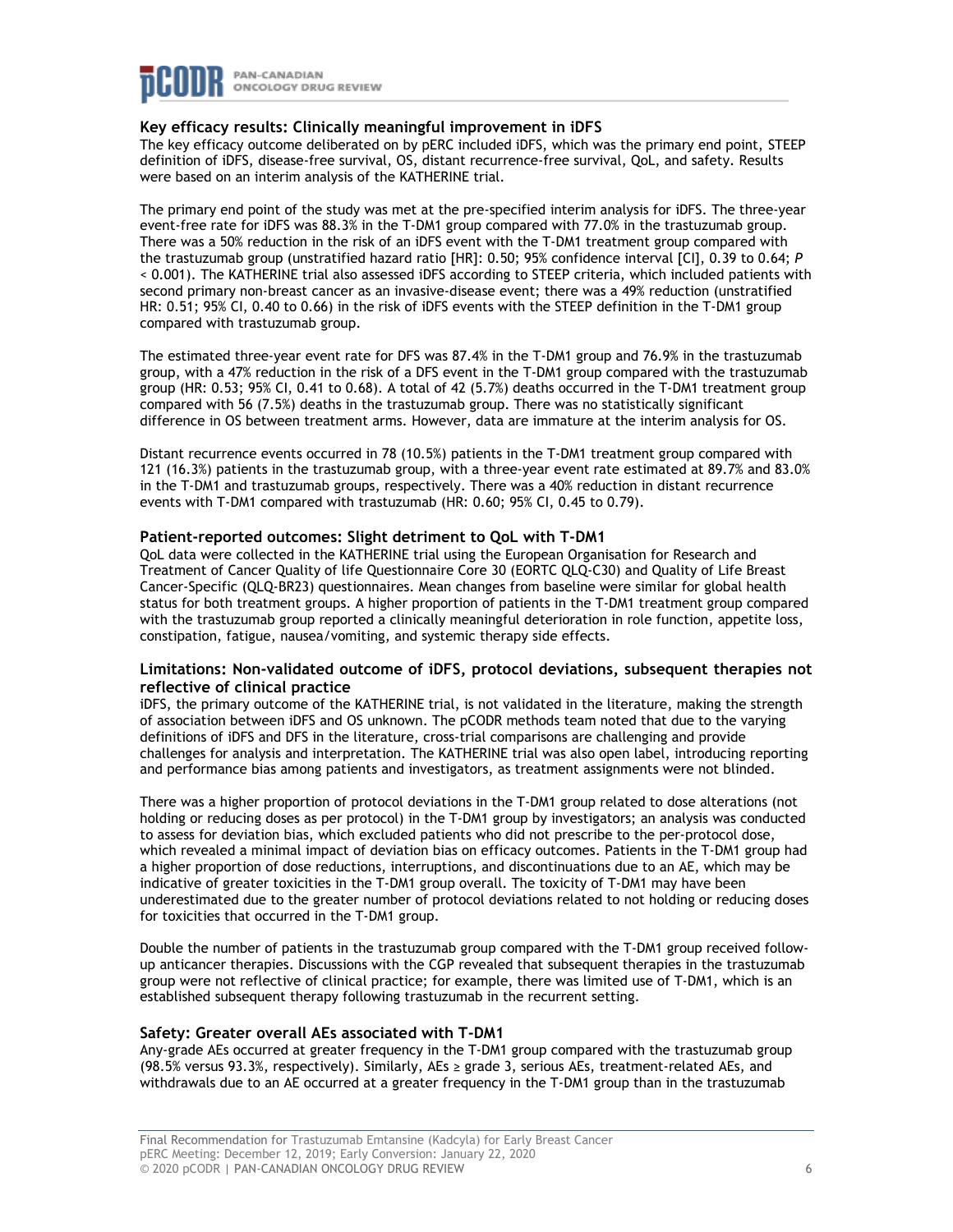

group. Peripheral sensory neuropathy  $\geq$  grade 3 occurred in 1.4% (n = 10) of patients in the T-DM1 group and in no patients in the trastuzumab group. There was one patient death in the T-DM1 group due to an AE, with none occurring in the trastuzumab group.

#### **Need and burden of illness: Unmet need for patients with high risk of recurrence**

Breast cancer is the most common cancer diagnosed among Canadian women. The HER2 receptor is overexpressed in approximately 15% to 20% of breast cancers. HER2-positive breast cancers tend to present with aggressive tumours and poor prognoses. Patients who receive neoadjuvant treatment and who achieve pCR, especially those with a HER2-positive subtype, have better OS compared with patients who do not achieve such response. Approximately 30% to 40% of women who are treated with neoadjuvant systemic therapy with trastuzumab-containing regimens do not achieve pCR and are faced with poor outcomes and disease recurrence. More effective therapies leading to decreases in cancer recurrence and improvement in cure are needed.

#### **Registered clinician input: Manageable toxicity, use of subsequent T-DM1**

Input was received from seven oncologists and two pharmacists. Clinicians affirmed that T-DM1 has significant benefit over current standard treatment of trastuzumab monotherapy. The toxicity of T-DM1 was not considered to be excessive and clinicians stated that T-DM1 should be a prioritized treatment as it can prevent patients from relapsing. Contraindications of T-DM1 included concomitant contraindications to standard trastuzumab, such as cardiac dysfunction. The number of anti-HER2 therapies should be advised by clinical trial evidence and practice guidelines. Registered clinician input indicated that if a patient received T-DM1 and recurred during treatment or shortly thereafter (within six months), it would not be beneficial to re-treat these patients with T-DM1. There is also currently no evidence to suggest that T-DM1 would not be effective in the metastatic setting after standard first-line metastatic treatment with a HER2-directed therapy (e.g., trastuzumab and pertuzumab).

### PATIENT-BASED VALUES

#### **Values of patients with early breast cancer: Reduced risk of recurrence, treatment effectiveness, and improved QoL**

Two patient groups provided input on T-DM1 for the treatment of HER2-positive early breast cancer. Reducing risk of recurrence and accessing effective treatments were reported to be the most important considerations for patients. Survey respondents valued having more effective treatment options for their disease earlier on and proper side effect management, which is critical to their QoL. The ability to work and engage in daily tasks as well as financial challenges associated with loss of income and drug and travel costs were highlighted as issues faced by patients with early breast cancer.

#### **Patient values on treatment: Reduced disease recurrence and manageable side effects**

Survey respondents with experience with T-DM1 (n = 6) reported significant improvement in their QoL with minimal and tolerable side effects. All six patients stated they would recommend T-DM1 to other patients with early breast cancer. Both patient groups concluded that the reduced risk of recurrence and the ability to manage side effects were key values to patients, and that T-DM1 aligns with these values.

### ECONOMIC EVALUATION

#### **Economic model submitted: Cost-effectiveness and cost-utility analyses**

The EGP assessed cost-effectiveness and cost-utility analyses of T-DM1 for patients with HER2-positive early breast cancer who have residual disease, following neoadjuvant taxane and trastuzumab-based treatment.

**Basis of the economic model: KATHERINE trial data and long-term extrapolation of OS** Key cost inputs included drug costs, health states costs, drug wastage and vial sharing, subsequent therapies, and AEs. Key clinical effects considered in the analysis included iDFS, OS, and utilities that were obtained from the KATHERINE trial. Given that the OS data are not mature, the long-term clinical effect estimates with T-DM1 are uncertain.

#### **Drug costs: Treatment costs for T-DM1 and trastuzumab**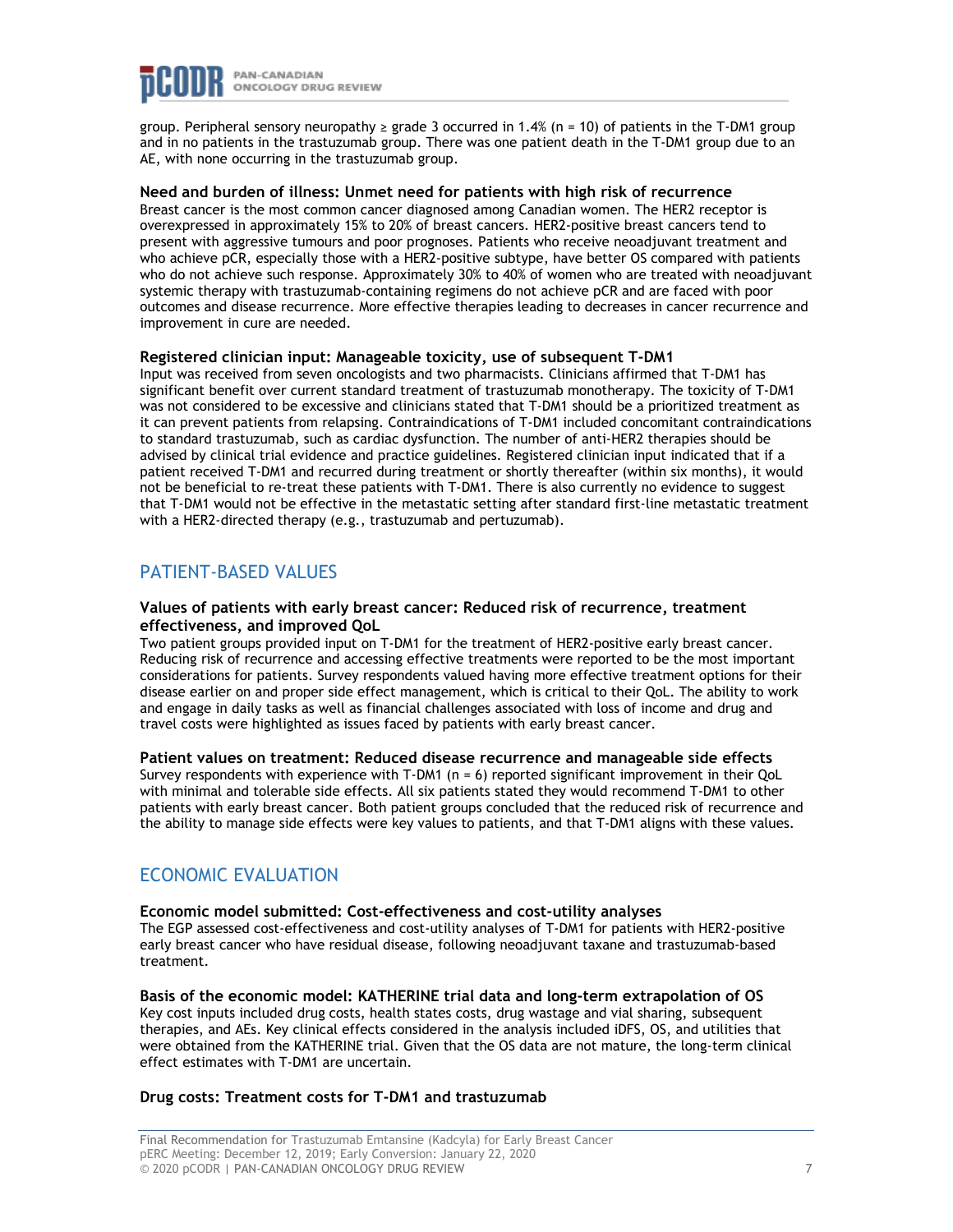

T-DM1 costs \$2,128.93 per 100 mg vial and \$3,406.28 per 160 mg vial. At the recommended dose of 3.6 mg/kg intravenously every 21 days for 14 cycles, T-DM1 costs \$260.65 per day and \$5,473.73 per 21-day course. Trastuzumab (branded) costs \$2,874.05 per 440 mg vial. At the recommended dose of 6 mg/kg intravenously every 21 days, trastuzumab costs \$133.29 per day and \$2,799.06 per 21-day course.

#### **Cost-effectiveness estimates: Dominant (less costly and more effective) ICERs for T-DM1 compared with trastuzumab**

pERC deliberated the cost-effectiveness of T-DM1 compared with trastuzumab for patients with HER2 positive early breast cancer who have residual disease, following neoadjuvant taxane and trastuzumabbased treatment. The sponsor's best estimate of the ICER demonstrated that T-DM1 was dominant (less costly and more quality-adjusted life-years gained).

The main cost drivers were costs of adjuvant therapy and cost of treatments in the first-line, second-line, and subsequent lines of metastatic disease. Time horizon was the variable in the model that had the largest impact on results, where a shorter time horizon resulted in lower ICERs. No other variables appeared to have a big impact on the ICER in sensitivity analyses by the sponsor or the EGP.

The EGP's reanalysis was based on the following:

- The base-case model assumed that the time on treatment was equal to the average number of cycles for all patients in each treatment until iDFS was reached. In reanalysis, the time on treatment was set equal to the time until disease progression for each treatment.
- Institutional costs for routine diagnostic tests (CT, ECG, mammography) were added to the unit costs, in addition to typical physician billing fees.
- Four alternate time horizons, including a lifetime horizon of 51 years, 10 years, 5 years, and 40 years. The time horizon of 40 years was considered the most clinically plausible scenario.

Based on previous CADTH reviews of drugs in the adjuvant setting for early breast cancer, a 40-year time horizon was considered by the EGP to be the most clinically relevant for this population. Based on the 40 year time horizon, the EGP's best estimate was that T-DM1 was dominant compared with trastuzumab. At the 40-year time horizon the extra cost of T-DM1 is a cost saving of \$3,810 and the extra clinical effect of T-DM1 is 2.42 quality-adjusted life-years.

The EGP noted three limitations that could not be addressed in the EGP's reanalysis as there was no alternative evidence for sensitivity analyses. These included 1) uncertainty about the data used to estimate long-term DFS and OS as the trial follow-up period was short. Furthermore, there was uncertainty about the relevance of the literature used to determine long-term outcomes (transition probabilities) as the CGP noted that improvements in cancer care have been made with the introduction of better agents in last five years; 2) uncertainty as to when biosimilar and subcutaneous trastuzumab may be introduced; and 3) assumption of equal benefit of treatment regardless of a dose reduction or discontinuation of T-DM1. Although reliable values were not available, the EGP did conduct sensitivity analyses to explore the sensitivity of the model to these factors and noted that the use of a treatment mix yielded conservative estimates and drastically altering the constructed probability of deaths for each health state did not have a big impact on the ICER.

## ADOPTION FEASIBILITY

#### **Considerations for implementation and budget impact: Eligibility for treatment to mostly follow KATHERINE trial criteria**

pERC discussed the factors that could impact the feasibility of implementing a positive reimbursement recommendation for T-DM1 and noted that the eligibility for treatment with T-DM1 should align with the KATHERINE trial criteria. pERC noted that the budget impact of T-DM1 was low based on both the submitted and EGP's reanalysis. pERC agreed that it is likely that the budget impact of T-DM1 is offset by long-term cost savings among patients who do not experience relapse and therefore, do not require further treatments in the metastatic setting. pERC further noted that a number of scenarios were explored by the EGP in the BIA, including greater market uptake, inclusion of wastage, exclusion of trastuzumab biosimilar, and exclusion of the prevalent population. All of these scenarios did not have a big impact on the BIA. Lastly, pERC acknowledged that there would be additional costs to monitoring patients with the added toxicity of T-DM1.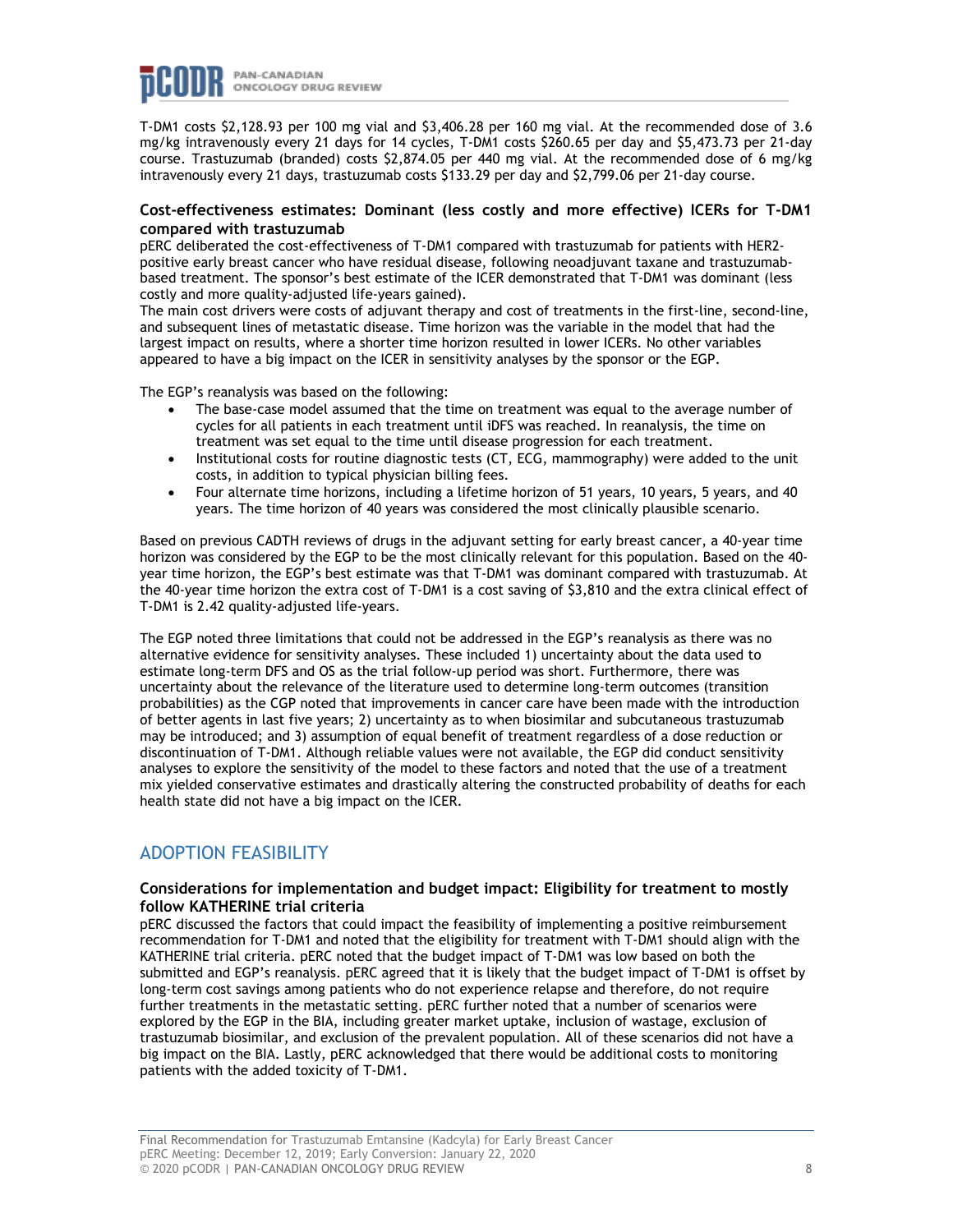

pERC addressed a number of implementation questions from PAG (outlined in Appendix 1).

## **ABOUT THIS RECOMMENDATION**

#### **The pCODR Expert Review Committee**

Recommendations are made by the CADTH pan-Canadian Oncology Drug Review (pCODR) Expert Review Committee (pERC) following the pERC *Deliberative Framework*. pERC members and their roles are as follows:

Dr. Maureen Trudeau, Oncologist (Chair) Dr. Catherine Moltzan, Oncologist (Vice-Chair) Daryl Bell, Patient Member Alternate Dr. Kelvin Chan, Oncologist Lauren Flay Charbonneau, Pharmacist Dr. Michael Crump, Oncologist Dr. Winson Cheung, Oncologist Dr. Avram Denburg, Pediatric Oncologist Dr. Leela John, Pharmacist

Dr. Anil Abraham Joy, Oncologist Dr. Christine Kennedy, Family Physician Dr. Christian Kollmannsberger, Oncologist Dr. Christopher Longo, Health Economist Cameron Lane, Patient Member Valerie McDonald, Patient Member Dr. Marianne Taylor, Oncologist Dr. W. Dominika Wranik, Health Economist

All members participated in deliberations and voting on the Initial Recommendation, except:

- Dr. Avram Denburg and Dr. Anil Joy, who were not present for the meeting
- Dr. Maureen Trudeau, who was excluded from chairing and voting due to a conflict of interest
- Daryl Bell, who did not vote due to his role as a patient member alternate.

Because the pERC Initial Recommendation met the criteria for early conversion to a pERC Final Recommendation, reconsideration by pERC was not required and deliberations and voting on the pERC Final Recommendation did not occur.

#### **Avoidance of conflicts of interest**

All members of the pCODR Expert Review Committee must comply with the *pCODR Conflict of Interest Guidelines*; individual conflict of interest statements for each member are posted on the pCODR website and pERC members have an obligation to disclose conflicts on an ongoing basis. For the review of trastuzumab emtansine (Kadcyla) for early breast cancer, through their declarations, one member had a real, potential, or perceived conflict, and based on application of the *pCODR Conflict of Interest Guidelines*, one of these members was excluded from voting.

#### **Information sources used**

pERC is provided with a *pCODR Clinical Guidance Report* and a *pCODR Economic Guidance Report*, which include a summary of patient advocacy group and Provincial Advisory Group input, as well as original patient advocacy group input submissions, to inform its deliberations. pCODR Guidance Reports are developed following the pCODR review process and are posted on the pCODR website. Please refer to the pCODR Guidance Reports for more detail on their content.

#### **Consulting publicly disclosed information**

pCODR considers it essential that pERC recommendations be based on information that may be publicly disclosed. All information provided to the pCODR Expert Review Committee for its deliberations was handled in accordance with the *pCODR Disclosure of Information Guidelines*. Hoffmann-La Roche Limited, as the primary data owner, did not agree to the disclosure of clinical information, therefore, this information has been redacted in publicly available guidance reports

#### **Use of this Recommendation**

This Recommendation from pERC is not intended as a substitute for professional advice, but rather to help Canadian health systems leaders and policy-makers make well-informed decisions and improve the quality of health care services. While patients and others may use this Recommendation, it is for informational and educational purposes only, and should not be used as a substitute for the application of clinical judgment respecting the care of a particular patient, for professional judgment in any decisionmaking process, or for professional medical advice.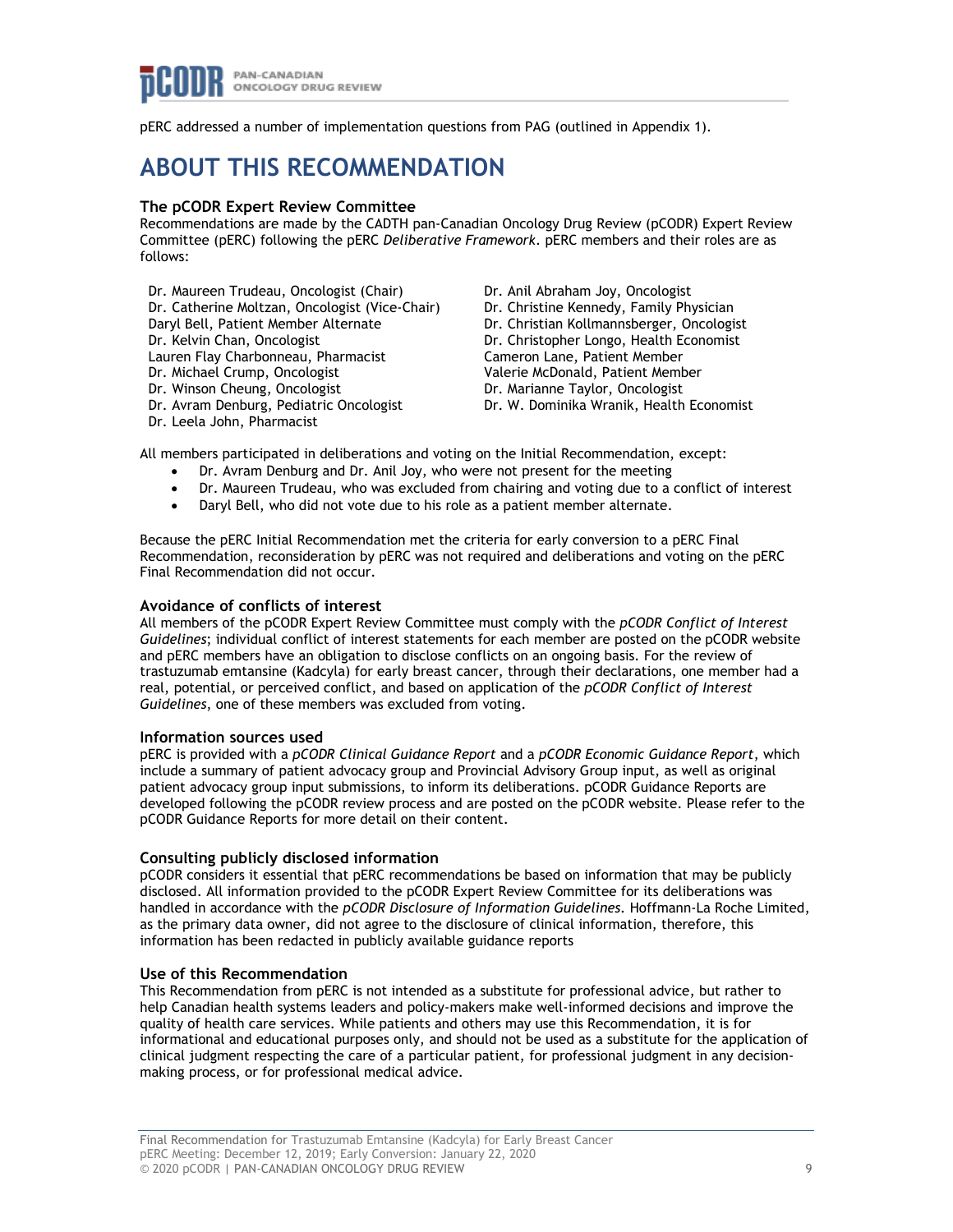

### **Disclaimer**

pCODR does not assume any legal liability or responsibility for the accuracy, completeness or usefulness of any information, drugs, therapies, treatments, products, processes, or services disclosed. The information is provided "as is" and you are urged to verify it for yourself and consult with medical experts before you rely on it. You shall not hold pCODR responsible for how you use any information provided in this report. This document is composed of interpretation, analysis, and opinion on the basis of information provided by pharmaceutical manufacturers, tumour groups, and other sources. pCODR is not responsible for the use of such interpretation, analysis, and opinion. Pursuant to the foundational documents of pCODR, any findings provided by pCODR are not binding on any organizations, including funding bodies. pCODR hereby disclaims any and all liability for the use of any reports generated by pCODR (for greater certainty, "use" includes but is not limited to a decision by a funding body or other organization to follow or ignore any interpretation, analysis, or opinion provided in a pCODR document).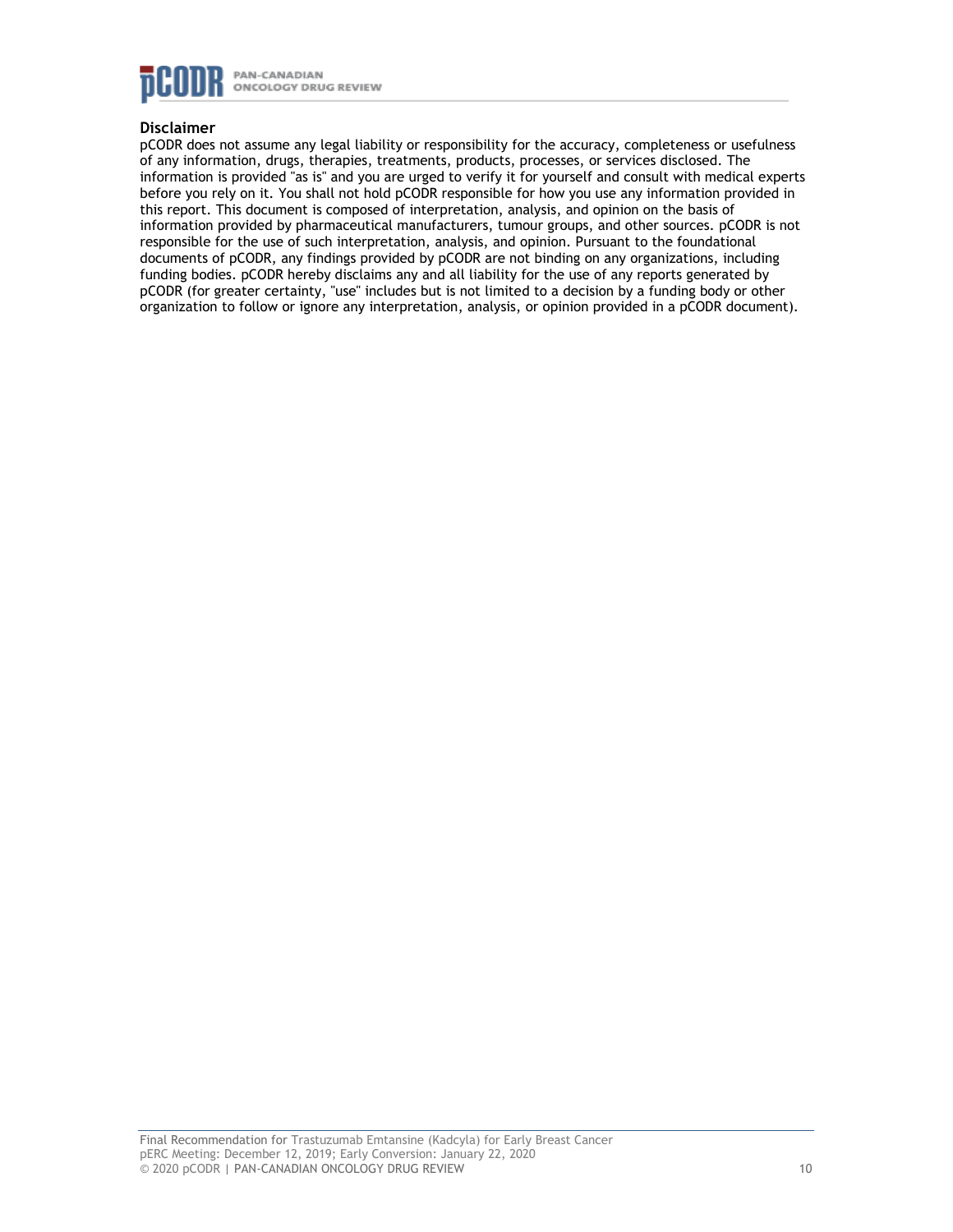### APPENDIX 1: CADTH PAN-CANADIAN ONCOLOGY DRUG REVIEW EXPERT REVIEW COMMITTEE RESPONSES TO PROVINCIAL ADVISORY GROUP **IMPLEMENTATION OUESTIONS**

|        | <u>MILLIMENTATION QUESTIONS</u><br>pERC Recommendation<br><b>PAG Implementation Questions</b>                                                                                                                                                                                                                                                                                                                                                                                                                                                                                                                                                                                                                     |                                                                                                                                                                                                                                                                                                                                                                                                                                                                                                                                                                                                                                                                                                                                                                                                                                                                      |  |  |  |
|--------|-------------------------------------------------------------------------------------------------------------------------------------------------------------------------------------------------------------------------------------------------------------------------------------------------------------------------------------------------------------------------------------------------------------------------------------------------------------------------------------------------------------------------------------------------------------------------------------------------------------------------------------------------------------------------------------------------------------------|----------------------------------------------------------------------------------------------------------------------------------------------------------------------------------------------------------------------------------------------------------------------------------------------------------------------------------------------------------------------------------------------------------------------------------------------------------------------------------------------------------------------------------------------------------------------------------------------------------------------------------------------------------------------------------------------------------------------------------------------------------------------------------------------------------------------------------------------------------------------|--|--|--|
|        |                                                                                                                                                                                                                                                                                                                                                                                                                                                                                                                                                                                                                                                                                                                   |                                                                                                                                                                                                                                                                                                                                                                                                                                                                                                                                                                                                                                                                                                                                                                                                                                                                      |  |  |  |
| ۰      | PAG is seeking clarity on patients who would be<br>eligible for treatment; and, if trastuzumab<br>emtansine is recommended for reimbursement,<br>whether the specific trial inclusion and exclusion<br>criteria or the broader funding criteria would be<br>applied.<br>PAG identified that it would also be important to<br>have clarity on patient eligibility in the following<br>clinical settings:<br>Patients who had prior trastuzumab plus<br>pertuzumab (or other HER2-targeted therapy)<br>as this is not funded as neoadjuvant therapy in<br>any jurisdiction<br>Patients with T1a/bN0 tumours<br>Male breast cancer                                                                                   | pERC agreed that the eligibility of patients should be<br>aligned to the KATHERINE trial criteria.<br>pERC supported the generalizability of the trial<br>evidence to patients treated with trastuzumab and<br>pertuzumab (or other HER2-targeted therapy) in the<br>neoadjuvant setting as these patients were included in<br>the KATHERINE trial.<br>pERC does not support the generalizability of the trial<br>evidence to patients with T1a/bN0 tumours as further<br>evidence would be required to determine efficacy in<br>this population.<br>pERC noted that male patients with breast cancer were<br>included in the trial; therefore, the overall trial results<br>would be generalizable to this population of patients.                                                                                                                                  |  |  |  |
|        | <b>Time-Limited Basis</b>                                                                                                                                                                                                                                                                                                                                                                                                                                                                                                                                                                                                                                                                                         | pERC noted that there is a lack of clarity as to whether                                                                                                                                                                                                                                                                                                                                                                                                                                                                                                                                                                                                                                                                                                                                                                                                             |  |  |  |
| ۰<br>۰ | Patients currently receiving adjuvant<br>trastuzumab. If it is appropriate to switch<br>these patients, is there an appropriate time<br>frame (i.e., patients < 6 months into adjuvant<br>treatment versus between months 9 and 12)?<br>Whether it would be appropriate to switch<br>patients from adjuvant trastuzumab to<br>trastuzumab emtansine within the 12-week<br>time frame as per the KATHERINE trial, and<br>for time frames beyond 12 weeks, should<br>these patients switch to trastuzumab<br>emtansine or remain on trastuzumab?<br>Patients who recently completed their one<br>year of adjuvant trastuzumab.                                                                                      | or not patients currently on trastuzumab should be<br>switched to T-DM1. pERC noted that collaboration<br>among provinces would be of value to develop a<br>common approach to the appropriate time frame for<br>switching and for the appropriate number of treatment<br>cycles for patients who may switch from trastuzumab<br>to T-DM1.<br>There is no direct clinical data to support the initiation<br>of T-DM1 as adjuvant therapy if more than 12 weeks<br>have passed since surgery.<br>As the KATHERINE trial did not investigate the use of T-<br>DM1 in patients who have already completed adjuvant<br>treatment with trastuzumab, there is no evidence to<br>make an informed decision on T-DM1 use for this<br>population.                                                                                                                             |  |  |  |
|        | Sequencing                                                                                                                                                                                                                                                                                                                                                                                                                                                                                                                                                                                                                                                                                                        | pERC agreed with the registered clinician input that if                                                                                                                                                                                                                                                                                                                                                                                                                                                                                                                                                                                                                                                                                                                                                                                                              |  |  |  |
| ۰      | Appropriate metastatic treatments for<br>patients who progress during or shortly after<br>completing (e.g., $\leq$ 6 months) trastuzumab<br>emtansine (e.g., trastuzumab emtansine,<br>pertuzumab plus trastuzumab) and sequencing<br>of these treatment options?<br>Would it be reasonable to treat with<br>trastuzumab emtansine in the metastatic<br>setting after receiving adjuvant trastuzumab<br>emtansine? What would be the appropriate<br>time frame (i.e., between adjuvant treatment<br>and development of metastatic disease) for<br>re-treatment with trastuzumab emtansine<br>subsequently?<br>Guidance on number of anti-HER2 therapies<br>that should be available in the metastatic<br>setting. | a patient received T-DM1 and recurred during<br>treatment or shortly thereafter (within 6 months), it<br>would not be beneficial to re-treat these patients with<br>T-DM1 in the metastatic setting in any line of therapy.<br>pERC also agreed with registered clinicians that T-DM1<br>would be used in the metastatic setting after standard<br>first-line metastatic treatment with a HER2-directed<br>therapy (e.g., trastuzumab/pertuzumab) for patients<br>who relapse more than 6 months after completing T-<br>DM1 in the adjuvant setting. pERC also noted the<br>CGP's agreement that re-treatment may be beneficial<br>in patients with a longer time to recurrence after<br>adjuvant T-DM1 therapy.<br>pERC agreed that there is no evidence to determine<br>the optimal number of HER2 therapies patients should<br>receive in the metastatic setting. |  |  |  |
| ۰      | In the KATHERINE trial, patients who                                                                                                                                                                                                                                                                                                                                                                                                                                                                                                                                                                                                                                                                              | pERC agreed with the CGP that patients should                                                                                                                                                                                                                                                                                                                                                                                                                                                                                                                                                                                                                                                                                                                                                                                                                        |  |  |  |
|        | discontinued trastuzumab emtansine early<br>because of toxic effects could complete 14<br>cycles of trial treatment with trastuzumab at                                                                                                                                                                                                                                                                                                                                                                                                                                                                                                                                                                           | complete a maximum of 14 cycles of T-DM1 treatment<br>and if T-DM1 is to be discontinued due to toxicity, that                                                                                                                                                                                                                                                                                                                                                                                                                                                                                                                                                                                                                                                                                                                                                       |  |  |  |

Final Recommendation for Trastuzumab Emtansine (Kadcyla) for Early Breast Cancer PERC Meeting: December 12, 2019; Early Conversion: January 22, 2020<br>© 2020 pCODR | PAN-CANADIAN ONCOLOGY DRUG REVIEW